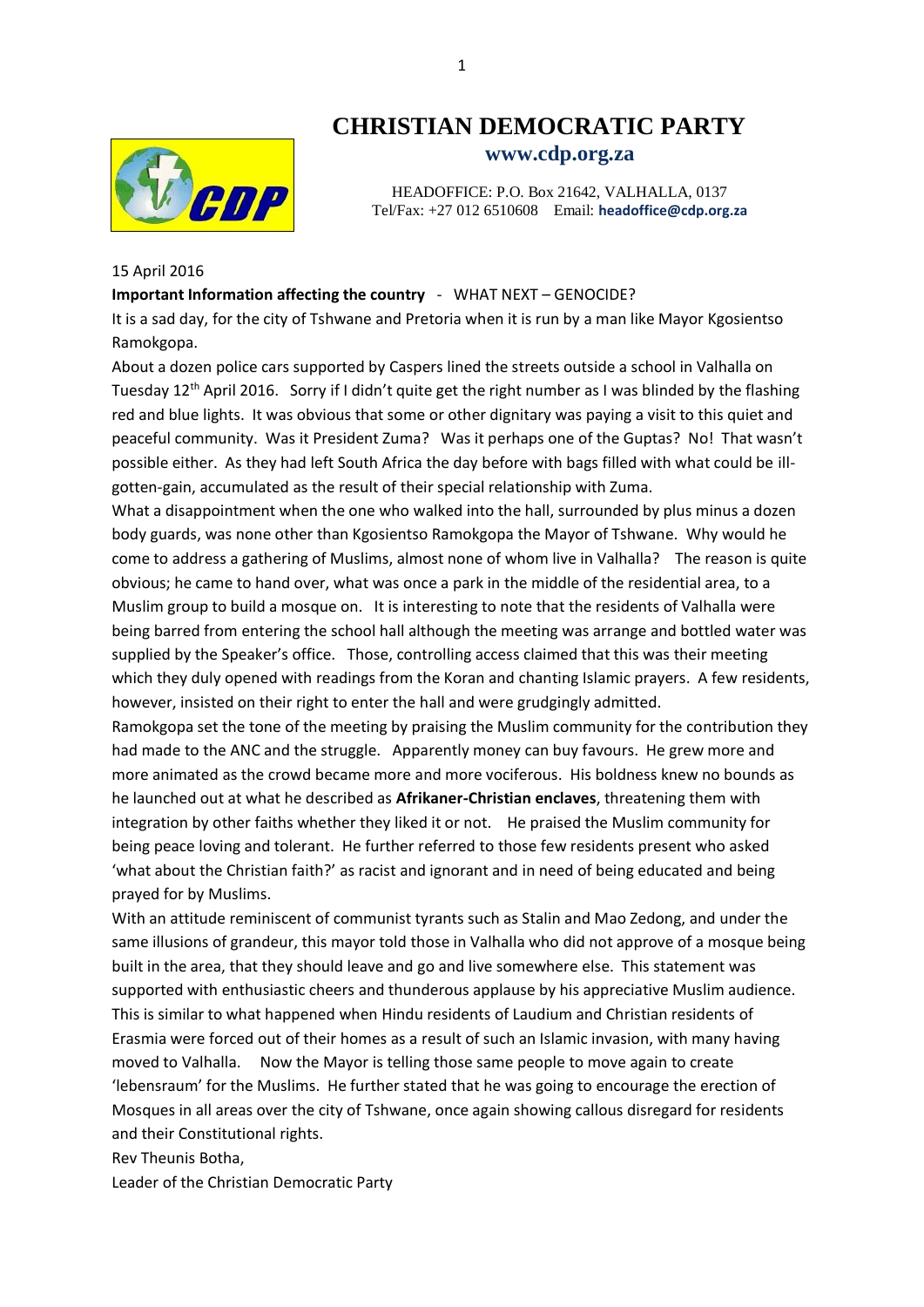## **A German's View on Islam** - worth reading.

This is one of the best explanations of the Muslim terrorist situation. His references to past history are accurate and clear. Not long, easy to understand, and well worth the read. The author of this email is Dr. Emanuel Tanya, a wellknown and well-respected psychiatrist.

A man, whose family was German aristocracy prior to World War II, owned a number of large industries and estates. When asked how many German people were true Nazis, the answer he gave can guide our attitude toward fanaticism.

'Very few people were true Nazis,' he said, 'but many enjoyed the return of German pride, and many more were too busy to care. I was one of those who just thought the Nazis were a bunch of fools. So, the majority just sat back and let it all happen. Then, before we knew it, they owned us, and we had lost control, and the end of the world had come.

My family lost everything. I ended up in a concentration camp and the Allies destroyed my factories.'

We are told again and again by 'experts' and 'talking heads' that Islam is the religion of peace and that the vast majority of Muslims just want to live in peace. Although this unqualified assertion may be true, it is entirely irrelevant. It is meaningless fluff, meant to make us feel better, and meant to somehow diminish the spectre of fanatics rampaging across the globe in the name of Islam.

The fact is that the fanatics rule Islam at this moment in history. It is the fanatics who march. It is the fanatics who wage any one of 50 shooting wars worldwide. It is the fanatics who systematically slaughter Christian or tribal groups throughout Africa and are gradually taking over the entire continent in an Islamic wave. It is the fanatics who bomb, behead, murder, or honour-kill. It is the fanatics who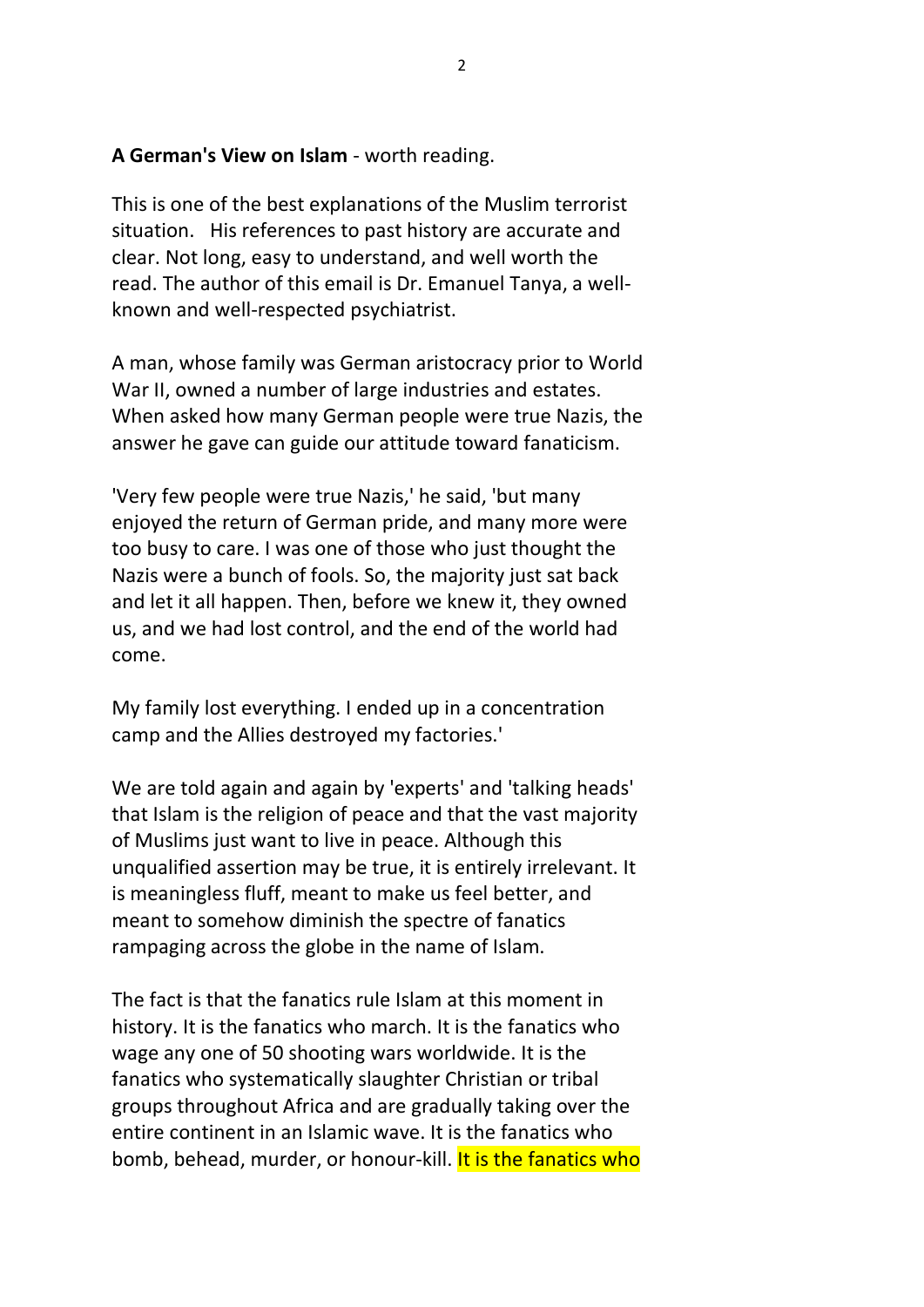take over mosque after mosque. It is the fanatics who zealously spread the stoning and hanging of rape victims and homosexuals. It is the fanatics who teach their young to kill and to become suicide bombers.

The hard, quantifiable fact is that the peaceful majority, the 'silent majority,' is cowed and extraneous. Communist Russia was comprised of Russians who just wanted to live in peace, yet the Russian Communists were responsible for the murder of about 20 million people. The peaceful majority were irrelevant. China's huge population was peaceful as well, but Chinese Communists managed to kill a staggering 70 million people..

The average Japanese individual prior to World War II was not a warmongering sadist. Yet, Japan murdered and slaughtered its way across South East Asia in an orgy of killing that included the systematic murder of 12 million Chinese civilians; most killed by sword, shovel, and bayonet. And who can forget Rwanda, which collapsed into butchery. Could it not be said that the majority of Rwandans were 'peace loving'?

History lessons are often incredibly simple and blunt, yet for all our powers of reason, we often miss the most basic and uncomplicated of points: peace-loving Muslims have been made irrelevant by their silence. Peace-loving Muslims will become our enemy if they don't speak up, because like my friend from Germany, they will awaken one day and find that the fanatics own them, and the end of their world will have begun.

Peace-loving Germans, Japanese, Chinese, Russians, Rwandans, Serbs, Afghans, Iraqis, Palestinians, Somalis, Nigerians, Algerians, and many others have died because the peaceful majority did not speak up until it was too late.

Now Islamic prayers have been introduced into Toronto and other public schools in Ontario, and, yes, in Ottawa too while the Lord's Prayer was removed (due to being so